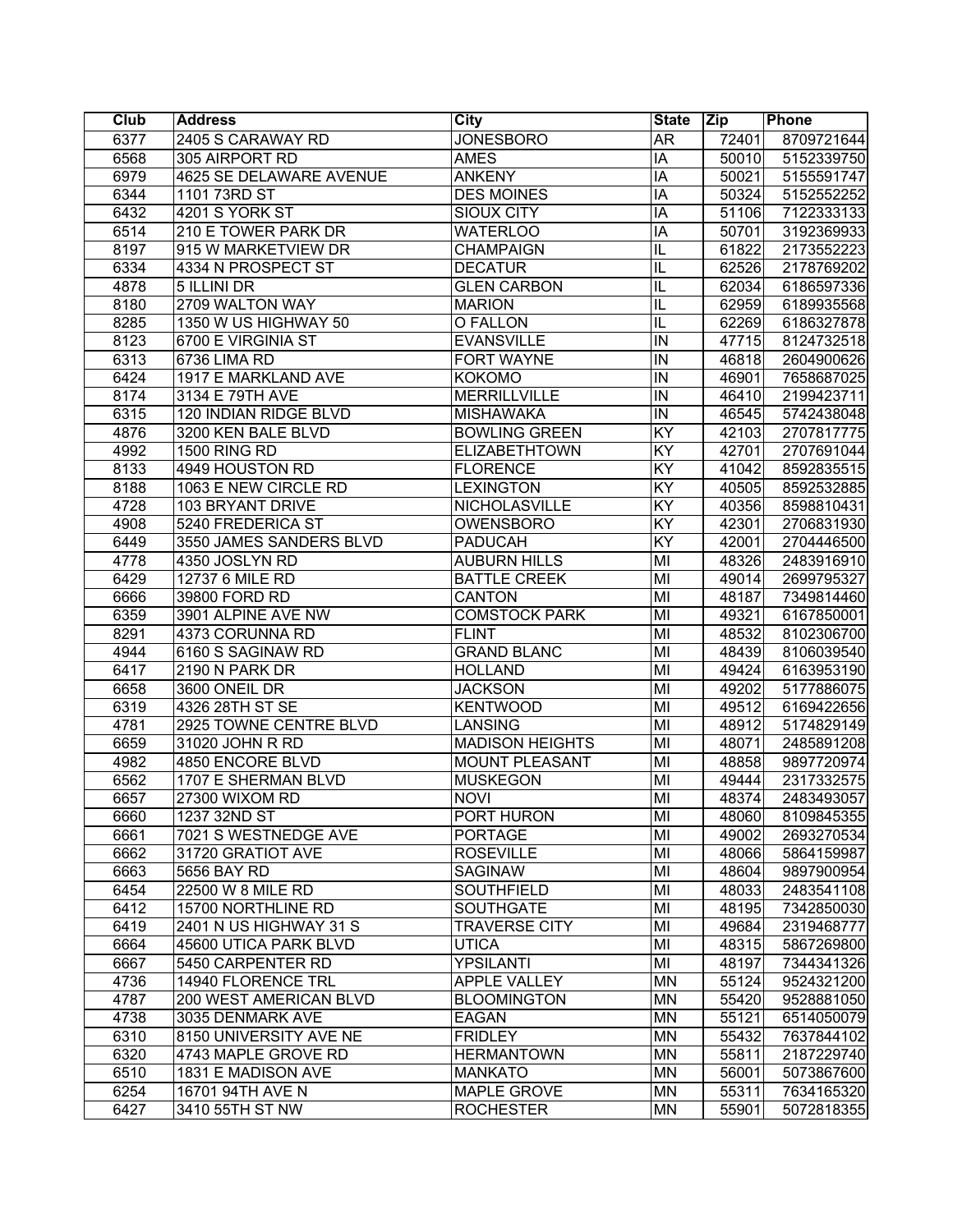| 8183         | 207 COUNTY ROAD 120                     | <b>SAINT CLOUD</b>           | <b>MN</b>              | 56303 | 3202538370               |
|--------------|-----------------------------------------|------------------------------|------------------------|-------|--------------------------|
| 6311         | 8201 OLD CARRIAGE CT                    | <b>SHAKOPEE</b>              | <b>MN</b>              | 55379 | 9524961979               |
| 6309         | 1850 BUERKLE RD                         | <b>WHITE BEAR LAKE</b>       | <b>MN</b>              | 55110 | 6517796535               |
| 6312         | 9925 HUDSON ROAD                        | <b>WOODBURY</b>              | <b>MN</b>              | 55125 | 6517027970               |
| 6479         | 232 SHIRLEY DR                          | <b>CAPE GIRARDEAU</b>        | <b>MO</b>              | 63701 | 5733348484               |
| 6252         | 196 THF BLVD                            | <b>CHESTERFIELD</b>          | <b>MO</b>              | 63005 | 6367280359               |
| 8163         | 101 CONLEY RD                           | <b>COLUMBIA</b>              | <b>MO</b>              | 65201 | 5738752979               |
| 6505         | 849 STONERIDGE PARKWAY                  | JEFFERSON CITY               | <b>MO</b>              | 65109 | 5734690917               |
| 6474         | 2100 MAPLEWOOD COMMONS DR               | <b>MAPLEWOOD</b>             | <b>MO</b>              | 63143 | 3146447791               |
| 8251         | 2855 VETERANS MEMORIAL PKWY             | <b>SAINT CHARLES</b>         | <b>MO</b>              | 63303 | 6369467002               |
| 4741         | 10248 BIG BEND RD                       | <b>SAINT LOUIS</b>           | <b>MO</b>              | 63122 | 3149657076               |
| 8125         | 10735 W FLORISSANT AVE                  | <b>SAINT LOUIS</b>           | <b>MO</b>              | 63136 | 3145213800               |
| 8182         | 13455 MANCHESTER RD                     | <b>SAINT LOUIS</b>           | <b>MO</b>              | 63131 | 3148227200               |
| 8205         | 4512 LEMAY FERRY RD                     | <b>SAINT LOUIS</b>           | <b>MO</b>              | 63129 | 3148925579               |
| 4875         | 3055 BEAR CREEK DR                      | WENTZVILLE                   | MO                     | 63385 | 6366989774               |
| 4740         | 465 GOODMAN RD E                        | <b>SOUTHAVEN</b>             | <b>MS</b>              | 38671 | 6623490723               |
| 4933         | 2821 ROCK ISLAND PL                     | <b>BISMARCK</b>              | <b>ND</b>              | 58504 | 7012221101               |
| 8172         | 4831 13TH AVE S                         | <b>FARGO</b>                 | <b>ND</b>              | 58103 | 7012827997               |
| 6385         | 2501-32ND AVE. SOUTH                    | <b>GRAND FORKS</b>           | <b>ND</b>              | 58201 | 7017959449               |
| 8146         | 13130 L ST                              | <b>OMAHA</b>                 | $\overline{NE}$        | 68137 | 4023341526               |
| 6517         | 3446 PENTAGON BLVD                      | <b>BEAVERCREEK</b>           | OH                     | 45431 | 9374261511               |
| 6322         | 6361 SOUTH AVE                          | <b>BOARDMAN</b>              |                        | 44512 | 3309651643               |
| 6305         | 10250 BROOKPARK RD                      | <b>BROOKLYN</b>              | $\overline{CH}$        | 44130 | 2162650012               |
| 6317         | 4790 PORTAGE ST NW                      | <b>CANTON</b>                |                        | 44720 | 3304975295               |
| 4963         | 1270 N BRIDGE ST                        | <b>CHILLICOTHE</b>           | $\overline{O}$ H       | 45601 | 7407796700               |
| 6450         | 5375 N BEND RD                          | <b>CINCINNATI</b>            | $\overline{O}$ H       | 45247 | 5136610800               |
| 6528         | 815 CLEPPER LN                          | <b>CINCINNATI</b>            |                        | 45245 | 5137534865               |
| 6307         | 3950 MORSE RD                           | <b>COLUMBUS</b>              |                        | 43219 | 6144764224               |
| 6308         | 1755 HILLIARD ROME RD EAST              | <b>COLUMBUS</b>              | $\overline{CH}$        | 43228 | 6149210057               |
| 4750         | 1189 BUCHHOLZER BLVD                    | <b>CUYAHOGA FALLS</b>        | $\overline{CH}$        | 44221 | 3309293789               |
| 6380         | 6955 MILLER LN                          | <b>DAYTON</b>                | $\overline{CH}$        | 45414 | 9374546200               |
| 6242         | MAIL; DUBLIN 43016                      | <b>DUBLIN</b>                | $\overline{CH}$        | 43017 | 6147607771               |
| 6404         | 3750 W MARKET ST UNIT J                 | <b>FAIRLAWN</b>              | $\overline{CH}$        | 44333 | 3306655336               |
|              |                                         |                              | $\overline{CH}$        |       |                          |
| 8139<br>6375 | 1300 E MALL DR<br>1150 GREELY CHAPEL RD | <b>HOLLAND</b>               | $\overline{CH}$        | 43528 | 4198668366<br>4192224050 |
|              |                                         | <b>LIMA</b><br><b>MENTOR</b> |                        | 45804 |                          |
| 4846         | 5600 EMERALD CT                         |                              | $\overline{CH}$        | 44060 | 4403527430               |
| 6302         | 23300 BROADWAY AVE                      | OAKWOOD VILLAGE              | OH                     | 44146 | 4402322582               |
| 6407         | 1070 N LEXINGTON SPRINGMILL RD          | <b>ONTARIO</b>               |                        | 44906 | 4197479939               |
| 6326         | 2675 TAYLOR ROAD EXT                    | <b>REYNOLDSBURG</b>          | OН                     | 43068 | 6148665369               |
| 6556         | 50555 VALLEY PLAZA DR                   | <b>SAINT CLAIRSVILLE</b>     | OH                     | 43950 | 7406950198               |
| 4962         | 614 CROSSINGS RD                        | <b>SANDUSKY</b>              | OH                     | 44870 | 4196266563               |
| 6314         | 5225 COBBLESTONE RD                     | SHEFFIELD VILLAGE            | OH                     | 44035 | 4409347567               |
| 8152         | 432 PRIVATE DRIVE 288                   | <b>SOUTH POINT</b>           | OH                     | 45680 | 7408943296               |
| 8132         | 800 KEMPER COMMONS CIR                  | <b>SPRINGDALE</b>            | OH                     | 45246 | 5136712016               |
| 6327         | 1040 NILES CORTLAND RD SE               | <b>WARREN</b>                | $\overline{CH}$        | 44484 | 3308567411               |
| 8136         | 1111 MIAMISBURG CENTERVILLE RD          | <b>WASHINGTON TOWNSHIP</b>   | OH                     | 45459 | 9374360299               |
| 4947         | 3724 NORTHPOINTE DR                     | <b>ZANESVILLE</b>            | OH                     | 43701 | 7404527183               |
| 6675         | 7200 PEACH ST                           | <b>ERIE</b>                  | $\overline{PA}$        | 16509 | 8148661074               |
| 6251         | 80 TRINITY POINT DR                     | <b>WASHINGTON</b>            | $\overline{PA}$        | 15301 | 7242293500               |
| 8165         | 3201 S LOUISE AVE                       | <b>SIOUX FALLS</b>           | $\overline{SD}$        | 57106 | 6053620119               |
| 6260         | 8480 HWY 64                             | <b>BARTLETT</b>              | $\overline{\text{TN}}$ | 38133 | 9013849997               |
| 6512         | 3315 LG HIGHWAY                         | <b>CLARKSVILLE</b>           | <b>TN</b>              | 37040 | 9315520733               |
| 4930         | 1177 SAMS ST                            | <b>COOKEVILLE</b>            | <b>TN</b>              | 38506 | 9315282070               |
| 6249         | 3070 MALLORY LN                         | <b>FRANKLIN</b>              | <b>TN</b>              | 37067 | 6157781401               |
| 8257         | 301 INDIAN LAKE BLVD                    | <b>HENDERSONVILLE</b>        | <b>TN</b>              | 37075 | 6158592023               |